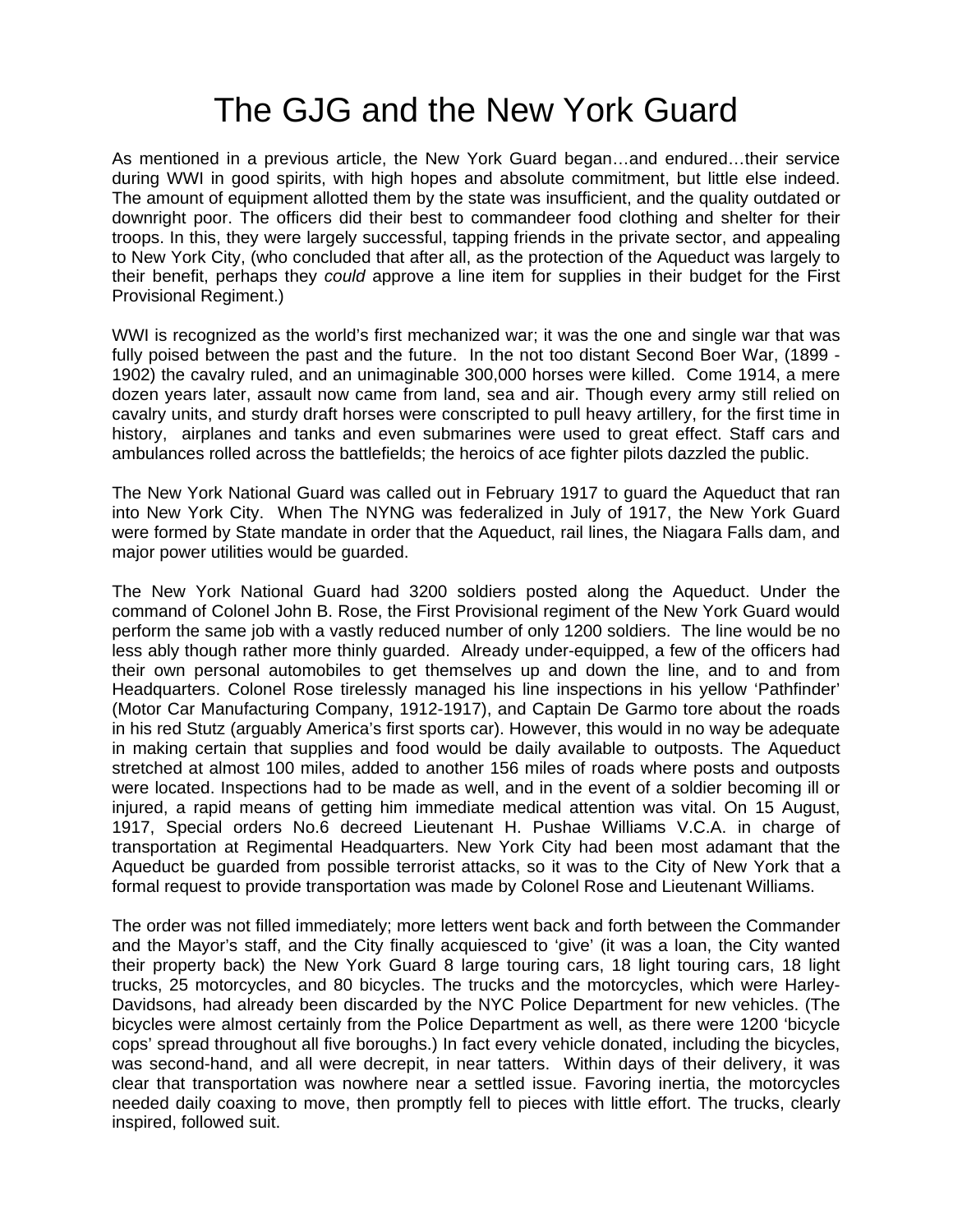Soldiers, NCO's and officers solved much of the problem on their own. Born in Kinderhook, New York in 1893, Lewis Van Alstyne volunteered for the New York Guard in 1917, entering as a Private. He volunteered again to serve with the First Provisional Regiment, and he was stationed at Fort Orange, New Paltz. PVT. In the phrase of the day, Van Alstyne 'did his bit', and brought his own car with him to camp, a G.J.G. In 1917, half the automobiles rolling along American streets were Ford Model T's; dozens of manufacturers made up the other half. The G.J.G. car company, though, was perhaps a sliver of that percentage…it was a rare car indeed. Felicitously, the car was assembled in Westchester County, at the Mammoth Garage in White Plains, New York. Now long gone, the Mammoth Garage served as the main base for the Isotta-Fraschini racing team during the legendary Briarcliff Trophy Race in 1908. Very likely inspired by the Italian mechanics, drivers and their cars, George John Grossman (G.J.G.) was eager to build his own vehicle. Less than two years later, he had succeeded. His car was

available in two lines…the 'Senior' line with five models, the most expensive of which was \$2750.00; and with top price at \$1250.00, was the less expensive 'Junior' line, with four models. (This more affordable 'Junior' line was still three times more expensive than the ubiquitous Ford Model T.) It is not known how many of these cars were built; an auto registry from 1914 indicates a GJG registered to Grace M. Shaw at 56 Walter

COMPANY

Avenue in White Plains. It was an American car, but incorporated parts from specific imported automobiles, such as a Renault 29 horsepower or 40 hp four cylinder engine. Some G.J.G. models carried very fine Mercedes radiators. With his finances strained to the breaking point, George Grossman closed the company – the last GJG was built in 1914.

In the Heidgerd-Haviland collection at the Elting Library in New Paltz are a series of photographs of the  $1<sup>st</sup>$  Cavalry, Troop B, First Provisional Regiment, New York Guard at Camp Fort Orange. In three photos are PVT. Van Alstyne and his car. It was a sleek, beautiful and intriguing looking vehicle; PVT Van Alstyne's fellow soldiers seemed to think so as well, as they are piled inside and around it in all three photos. One of these snapshots was sent to Hemmings Motor News, and immediately, a series of e-mails flew back and forth between this historian and Dan Strohl, the Associate Editor of Hemmings…he was equally intrigued about the car and its' identity. When the photo was published in Hemmings on-line magazine, it lit a match. Responses came from all over the country…some thought the mystery car was a Fiat…and prompted an article a couple of weeks later with the announcement that PVT. Van Alstyne's car was positively identified as a GJG. It was a very rare marque, and this particular one was actually a race car (GJG's were so fast that the word went around that 'GJG' really stood for 'Go, Jesus, Go!). The body was the company's sporty 'Pirate' model;